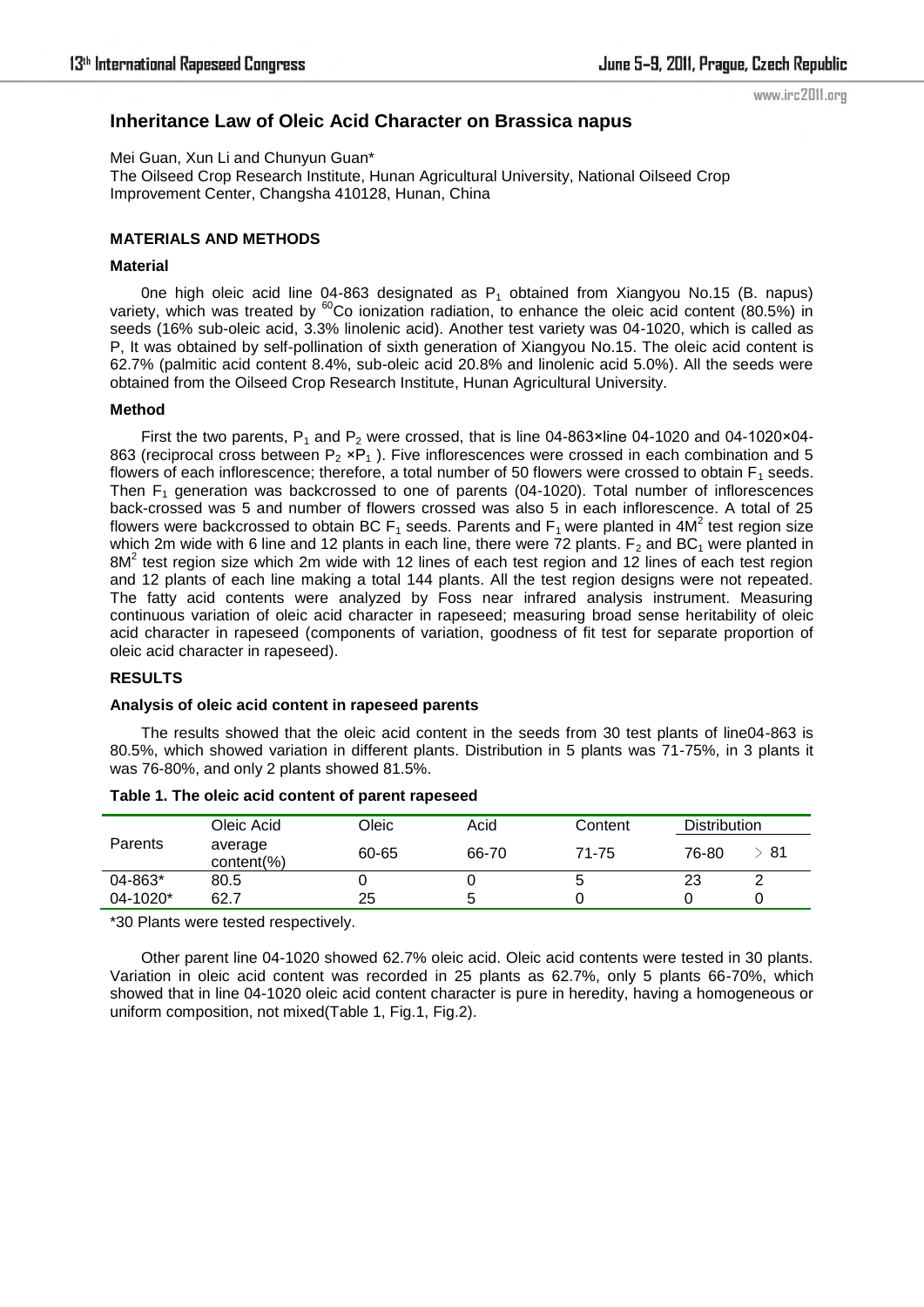www.irc2011.org



**863 line (written**:**P1)**

**1020 (written: P2)**

## **Analysis of character expression of oleic acid content in F1 generation**

From Table 2, Figs. 3 and 4, it is clear that  $F_1$  oleic acid content is in the middle between high oleic acid content parent and low oleic acid content parent, but high oleic acid content line is female, and the  $F_1$  oleic acid content reflect to female. If low oleic acid content line is female, the  $F_1$  oleic acid content is a little reflectable to female of low oleic acid content. From above it is clear that oleic acid content in female is more or less similar to  $F_1$  oleic acid content and has some influence.

## **Character expression of oleic acid content in F2 generation**

Table 3 and Fig. 5 showed the inheritance of oleic acid content in  $F_2$ . It is the same with  $F_1$  as the variance of time number distribution have all nearly accorded with normal distribution that is a few extremeness types and many middle types. But  $F_2$  is slightly different from  $F_1$ . It is separation of oleic acid content in  $F_2$  more than  $F_1$ . Otherwise, the highest time number distribution has tendency of high oleic acid parent (maternal).

## **Expression of oleic acid character in first backcross generation (BCF1)**

Back cross between 04-863×04-1020 is used as maternal line, while line 04-1020 is paternal. Both crosses and there obtained BCF<sub>1</sub> plants no.120. Fig. 6 showed plants number of different oleic acid content. The separation of oleic acid content in BCF<sub>1</sub> is different in both  $F_1$  and  $F_2$ . The distribution of variance times number showed double peaks.

| Generation            | Plants No. | Different oleic acid content Plant No. |       |       |          |       |           | Average<br>0f | oleic |
|-----------------------|------------|----------------------------------------|-------|-------|----------|-------|-----------|---------------|-------|
|                       |            | $\leq 60$                              | 61-65 | 66-70 | 71-75    | 76-80 | $\geq 81$ | acid content  |       |
| $P_1$ 04-863          | 60         | 0                                      | 0     | 0     | 2        | 55    | 3         | 80.1          |       |
| $P_2$ 04-1020         | 60         | 10                                     | 49    |       | $\Omega$ | 0     | 0         | 62.4          |       |
| $F_1(P_1 \times P_2)$ | 60         | 0                                      | 0     | 10    | 36       | 13    |           | 76.5          |       |
| $F_1(P_2 \times P_1)$ | 60         |                                        | 13    | 34    | 12       | 0     | 0         | 68.8          |       |

## Table 2. The oleic acid content of F<sub>I</sub> high oleic acid line and low oleic acid variety in reciprocal **crosses**

## **Table 3. Oleic acid separation of F1 from high oleic acid crossed low oleic acid variety**

|                                                     | $\langle 60 \rangle$ |   |    |     |    | 61-65 66-70 71-75 76-80 $> 81$ Total (No. Plant) |
|-----------------------------------------------------|----------------------|---|----|-----|----|--------------------------------------------------|
| No. Plant                                           |                      | 9 | 21 | .59 | 30 | 120*h                                            |
| Average oleic Acid content 59.3 62.8 67.8 72.6 76.9 |                      |   |    |     |    |                                                  |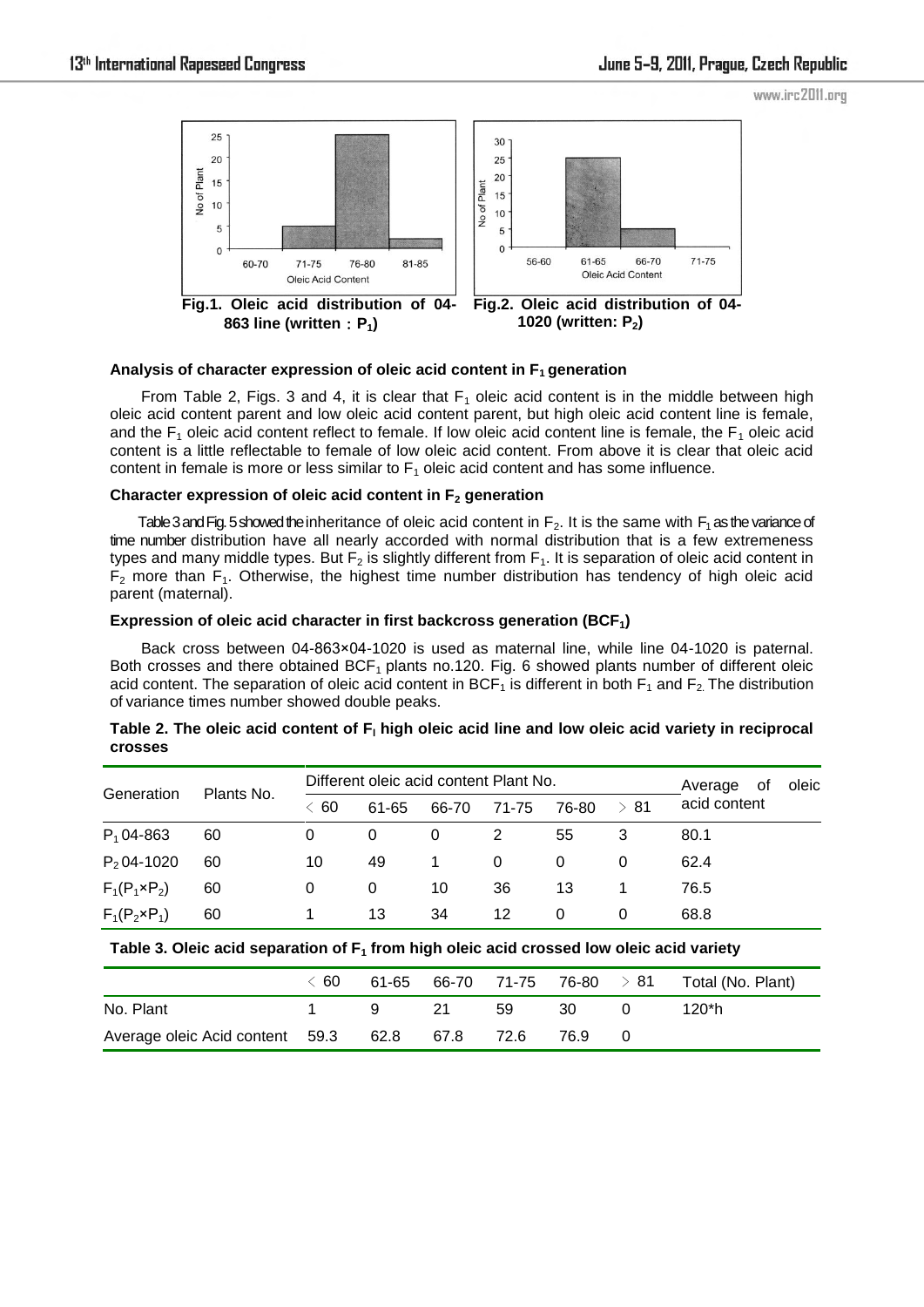

**Fig.3. F<sup>l</sup> (P<sup>l</sup>** × **P2) Separation of oleic acid in rapeseed**



**Fig.5. Oleic acid separation of F<sup>l</sup> of high oleic acid line (04-863) and low oleic acid line 04-1020**

**Table 4. Distribution of oleic acid in rapeseed** 



**Fig.4. F<sup>l</sup> (P<sup>2</sup>** × **Pl) Separation of oleic acid in rapeseed**



**Fig.6. Oleic acid separation of BCF<sup>l</sup>**

| Generation                                             |       | Distribution of oleic acid content (%) |       |       |       |       |     | S     | V         |            |
|--------------------------------------------------------|-------|----------------------------------------|-------|-------|-------|-------|-----|-------|-----------|------------|
|                                                        | 56-60 | 61-65                                  | 66-70 | 71-75 | 76-80 | 81-85 | N   |       |           |            |
| $P_1$ 04-863                                           |       |                                        |       | 2     | 55    | 3     | 60  | 78.8  |           | 1.44 2.08  |
| $P_2$ 04-1020                                          | 10    | 49                                     | 1     |       |       |       | 60  | 62.25 | 2.05 4.18 |            |
| $F_1(P_1 \times P_2)$                                  |       |                                        | 10    | 36    | 13    |       | 60  | 73.41 |           | 3.33 11.08 |
| $F_1(P_2 \times P_1)$                                  |       | 13                                     | 34    | 12    |       |       | 60  | 67.75 |           | 3.47 12.04 |
| $F_2(P_1 \times P_2)$                                  |       | 9                                      | 21    | 59    | 30    |       | 120 | 66.75 |           | 7.28 52.81 |
| <b>Backcross</b><br>$[(P_1 \times P_2)F_1] \times P_2$ |       | 24                                     | 35    | 61    |       |       | 120 |       |           |            |

www.irc2011.org